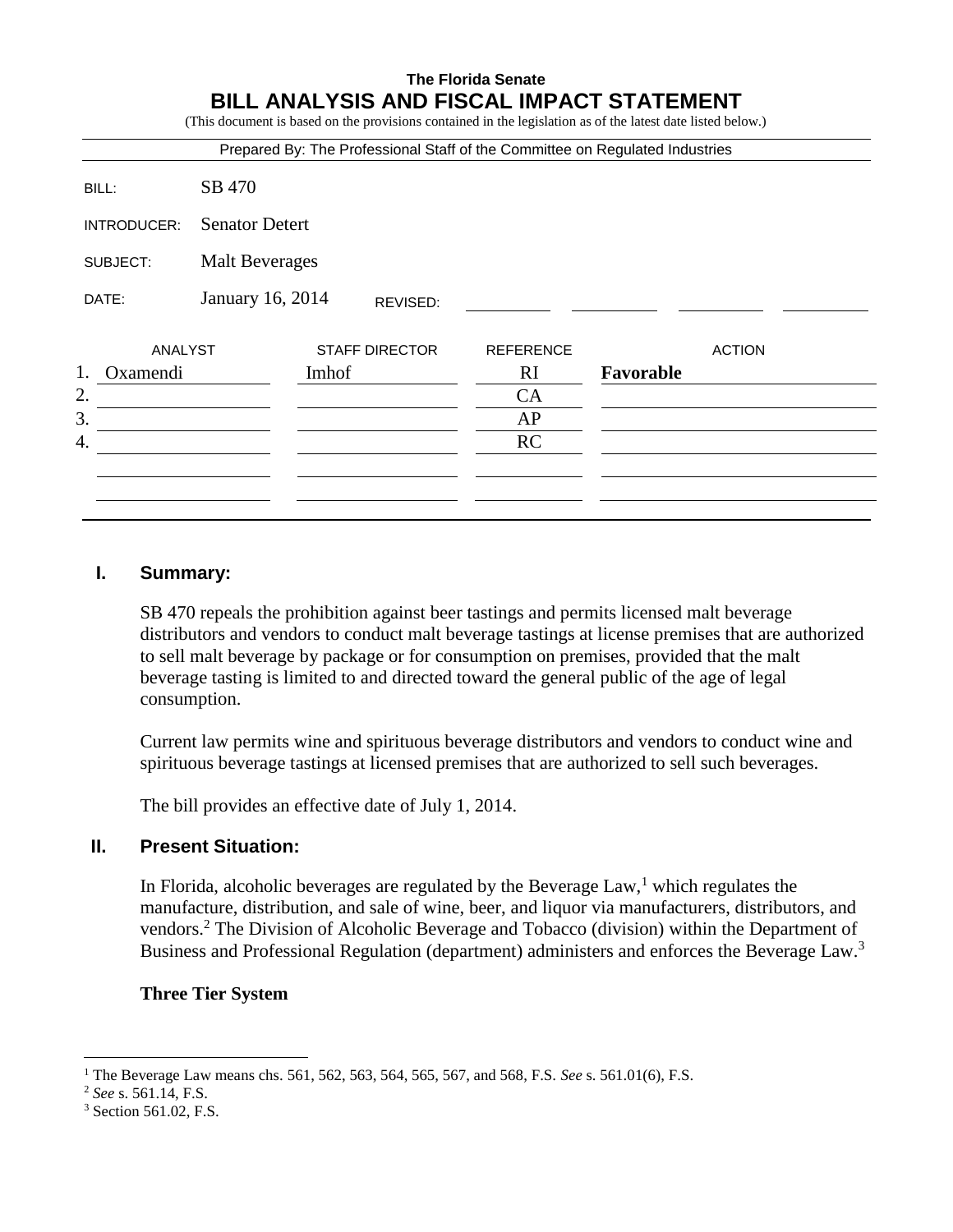In the United States, the regulation of alcohol has traditionally been through what is termed the "three-tier system." The system requires that the manufacture, distribution, and sale of alcoholic beverages be separated. Retailers must buy their products from distributors who in turn buy their products from the manufacturers. Manufacturers cannot sell directly to retailers or directly to consumers. The system is deeply rooted in the perceived evils of the "tied house" in which a bar is owned or operated by a manufacturer or the manufacturer exercises undue influence over the retail vendor.<sup>4</sup>

In a three-tier system, each license classification has clearly delineated functions. For example, in Florida, distributors are licensed to sell and distribute alcoholic beverages at wholesale to persons who are licensed to sell alcoholic beverages at retail.<sup>5</sup> Only licensed vendors are permitted to sell alcoholic beverages directly to consumers at retail.<sup>6</sup> Vendors are limited to purchasing their alcoholic beverage inventory from licensed distributors, manufacturer, or bottler.<sup>7</sup>

There are some exceptions to this regulatory system. The exceptions include allowing beer brew pubs to manufacture malt beverages and to sell them to consumers,<sup>8</sup> allowing individuals to bring small quantities of alcohol back from trips out-of-state,<sup>9</sup> and allowing in-state wineries to manufacture and sell directly to consumers.<sup>10</sup>

#### **Tied House Evil Prohibitions**

Section 561.42(1), F.S., prohibits a licensed manufacturer or distributor from assisting any vendor by any gifts or loans of money or property of any description or by the giving of any rebates of any kind whatsoever. Specifically, s. 561.42(1), F.S., provides in part:

No licensed manufacturer or distributor of any of the beverages herein referred to shall have any financial interest, directly or indirectly, in the establishment or business of any vendor licensed under the Beverage Law; nor shall such licensed manufacturer or distributor assist any vendor by any gifts or loans of money or property of any description or by the giving of any rebates of any kind whatsoever. No licensed vendor shall accept, directly or indirectly, any gift or loan of money or property of any description or any rebates from any such licensed manufacturer or distributor; provided, however, that this does not apply to any bottles, barrels, or other containers necessary for the legitimate transportation of such beverages or to advertising materials and does not apply to

 $\overline{a}$ 

<sup>4</sup> Erik D. Price, *Time to Untie the House? Revisiting the Historical Justifications of Washington's Three-Tier System Challenged by Costco v. Washington State Liquor Control Board,* a copy can be found at: http://www.lanepowell.com/wpcontent/uploads/2009/04/pricee\_001.pdf (Last visited January 13, 2014).

 $5$  Section 561.14(2), F.S.

<sup>6</sup> Section 561.14(3), F.S. However, see discussion regarding the exception for certified Florida Farm Wineries in s. 561.221, F.S.

<sup>&</sup>lt;sup>7</sup> Section 561.14(3), F.S. Vendors may buy from vendors in a pool buying group if the initial purchase was by a single purchase by a pool buying agent.

<sup>8</sup> *See s* 561.221(2), F.S., which permits the limited manufacture of beer by vendors (brew pubs).

<sup>&</sup>lt;sup>9</sup> See s. 562.16, F.S., which permits the possession of less than one gallon of untaxed alcoholic beverages when purchased by the possessor out-of-state in accordance with the laws of the state where purchased and brought into the state by the possessor.

<sup>10</sup> *See* s. 561.221, F.S.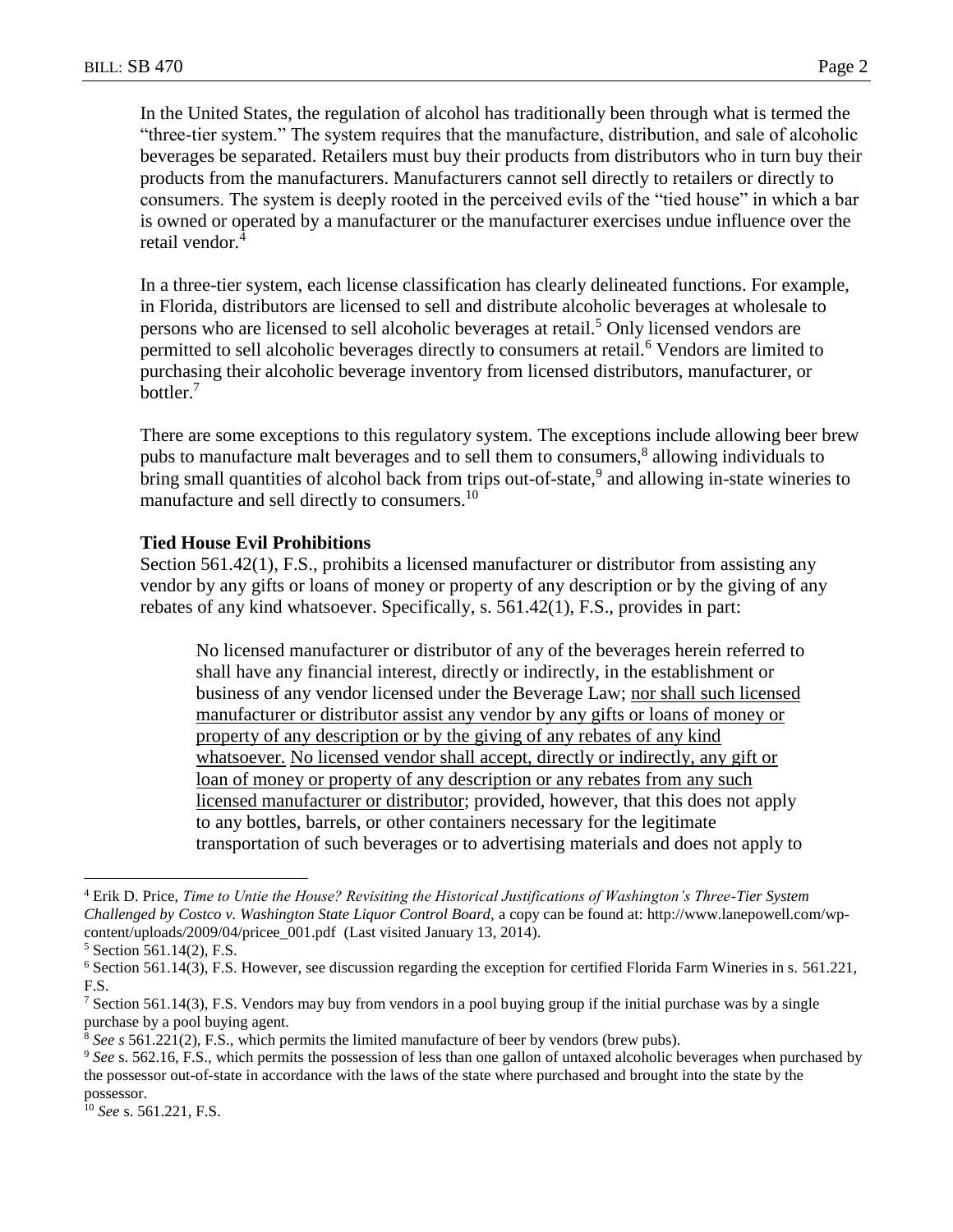the extension of credit, for liquors sold, made strictly in compliance with the provisions of this section. (Emphasis supplied.)

Section 561.42(8), F.S., authorizes the division to establish rules and require reports to enforce limitation on credits and other forms of assistance. This rulemaking authority does not extend to cash deposits on beer sales, as provided in s. 563.08, F.S.

Section 561.42, F.S., defines the types of items or services that may be provided to vendors. For example, s. 561.42(10), F.S., prohibits manufacturers, distributors, importers, primary American sources of supply,<sup>11</sup> or brand owners or registrants, or their brokers, sales agents or sales persons, from directly or indirectly giving, lending, renting, selling, or in any other manner furnishing to a vendor any outside sign, printed, painted, electric, or otherwise.

#### **Alcoholic Beverage Tastings**

Section 561.42(14)(e), F.S., prohibits sampling activities that include the tasting of beer at a vendor's premises that is licensed for off-premises sales only. This prohibition applies to manufacturers, distributers, importers, brand owners or brand registrants of beer, and their sales agents or sales persons.

Section 564.08, F.S., permits licensed wine distributors and vendors to conduct wine tastings at any licensed premises authorized to sell wine or spirituous beverages by package or for consumption on premises without violating s. 561.42, F.S., provided that the conduct of the wine tasting is limited to and directed toward the general public of the age of legal consumption.

Section 565.17, F.S., permits licensed distributor of spirituous beverages and vendors to conduct spirituous beverage tastings at any licensed premises authorized to sell spirituous beverages by package or for consumption on premises without violating s. 561.42, F.S., provided that the conduct of the spirituous beverage tasting is limited to and directed toward the general public of the age of legal consumption.

#### **III. Effect of Proposed Changes:**

 $\overline{a}$ 

The bill repeals the prohibition against beer tastings in s. 561.42(14)(e), F.S.

The bill creates s. 563.09, F.S., to permit licensed malt beverage distributors and vendors to conduct malt beverage tastings at licensed premises that are authorized to sell malt beverage by package or for consumption on premises without violating s. 561.42, F.S., provided that the conduct of the wine tasting is limited to and directed toward the general public of the age of legal consumption.

<sup>&</sup>lt;sup>11</sup> Section 564.045(1), F.S., defines the term "primary American source of supply" as the:

manufacturer, vintner, winery, or bottler, or their legally authorized exclusive agent, who, if the product cannot be secured directly from the manufacturer by an American distributor, is the source closest to the manufacturer in the channel of commerce from whom the product can be secured by an American distributor, or who, if the product can be secured directly from the manufacturer by an American distributor, is the manufacturer. It shall also include any applicant who directly purchases vinous beverages from a manufacturer, vintner, winery, or bottler who represents that there is no primary American source of supply for the brand and such applicant must petition the division for approval of licensure.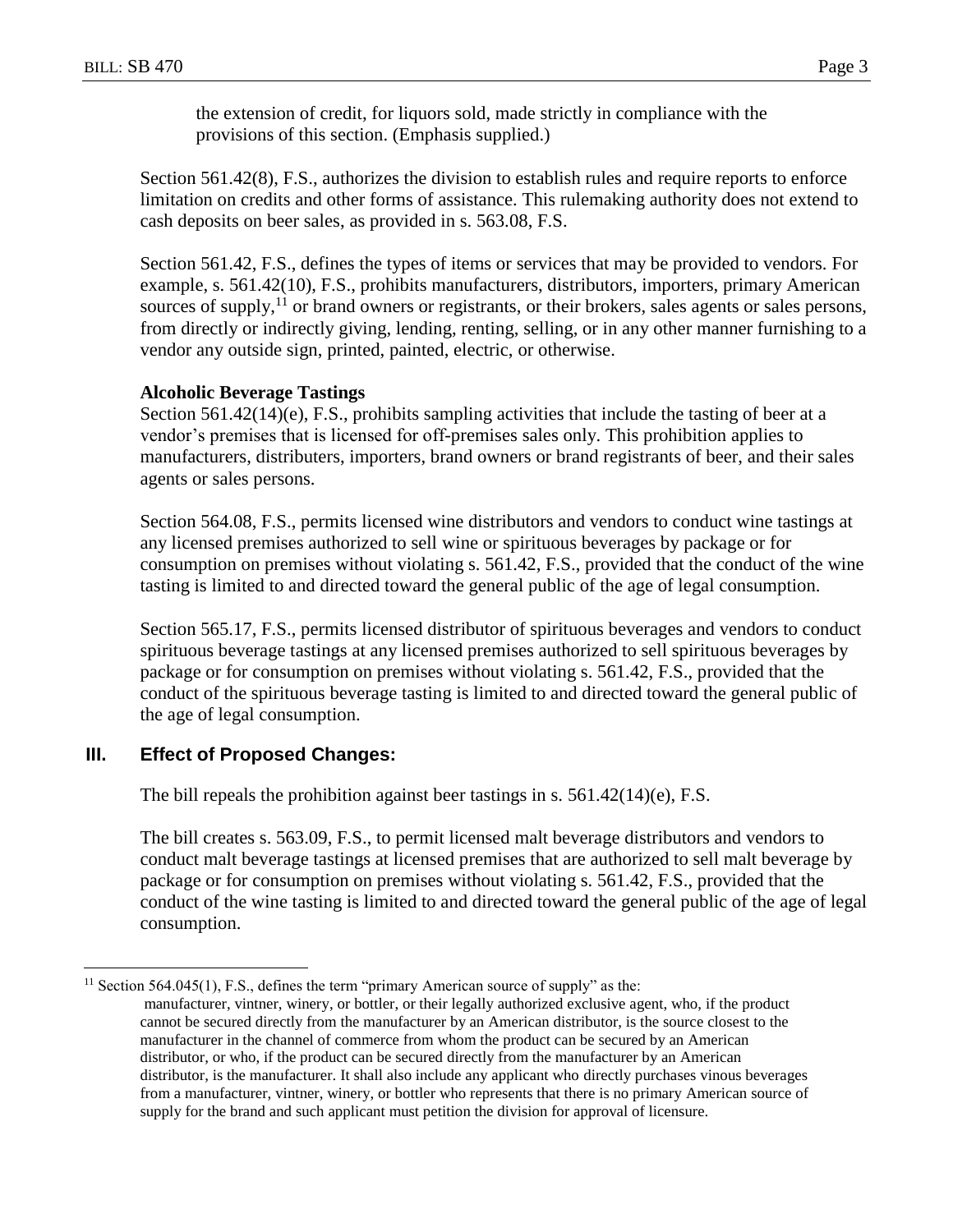The bill provides an effective date of July 1, 2014.

# **IV. Constitutional Issues:**

- A. Municipality/County Mandates Restrictions: None.
- B. Public Records/Open Meetings Issues: None.
- C. Trust Funds Restrictions:

None.

# **V. Fiscal Impact Statement:**

A. Tax/Fee Issues:

None.

B. Private Sector Impact:

None.

C. Government Sector Impact:

None.

## **VI. Technical Deficiencies:**

None.

# **VII. Related Issues:**

None.

# **VIII. Statutes Affected:**

The bill substantially amends section 561.42, Florida Statutes. This bill creates section 563.09, Florida Statutes.